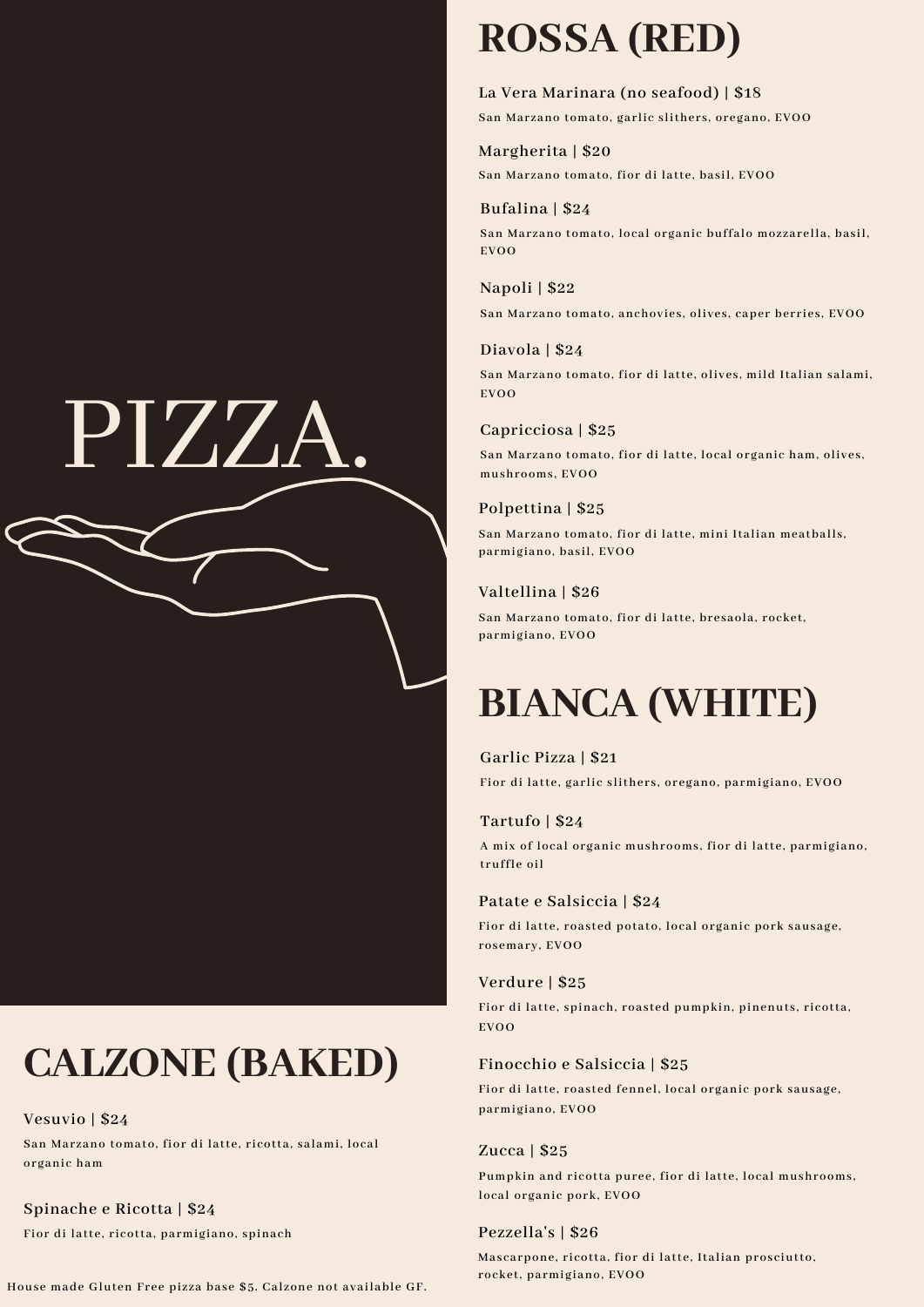**VINO BIRRA VINO VINO VINO BIRRA BIRRA BIRRA BIRRA VINO VINO VINO BIRRA BIRRA BIRRA VINO VINO VINO VINO BIRRA BIRRA BIRRA**

# **SPARKLING / ROSE**

Petes Pure Prosecco | Murray Darling NSW | \$8 | \$32 Astoria Sparkling Rosé | Veneto ITA | \$48 Sparkling Lily Brut Reserve | Wootton NSW | \$40

# **VINO BIANCO**

\$32<br>Pezzella's Semillon | *Hunter Valley NSW* | \$7 | \$28 Twill and Daisy Fiano | Murray Darling NSW | \$8 |  $\mathbb{E}\bar{\mathfrak{H}}$ lefrisio Pecorino | Abruzzo ITA | \$52 Great Lakes Paddocks Pinot Grigio | Wootton NSW |

See Saw Organic Sauvignon Blanc | Orange NSW | \$10 | \$40

Trentham Estate The Family Vermentino | Murray Darling  $NSW$  | \$9 | \$36

Lenton Brae Pinot Blanc | Margaret River WA | \$48

Watson Family Chardonnay | Margaret River WA | \$10 | \$40

# **VINO ROSSO**

Tamburlaine Pres free Rosé | Orange NSW | \$10 | \$40 Chianti Poggio al Sole | Tuscany ITA | \$9 | \$38 Twill & Daisy Graciano Tempranillo | Murray Darling NSW | \$8 | \$32 Rochford Estate Pinot Noir | Yarra Valley VIC | \$42

Casali Del Barone Barbera 150+1 | Piemonte ITA | \$45 Trentham Estate The Family Nero D'Avola | Murray Darling NSW | \$9 | \$36

Masso Antico Primitivo Appassito | Puglia ITA | \$46 Kaesler Stonehorse Malbec | Barossa Valley SA | \$46

Varvaglione Papale Linea Oro Primitivo di Manduria 2016 | Puglia ITA | \$90

Pezzella's Shiraz | Margaret River WA | \$7 | \$28

Tait The Ball Buster Shiraz Merlot Cabernet Sauvignon, Barossa Valley SA | \$46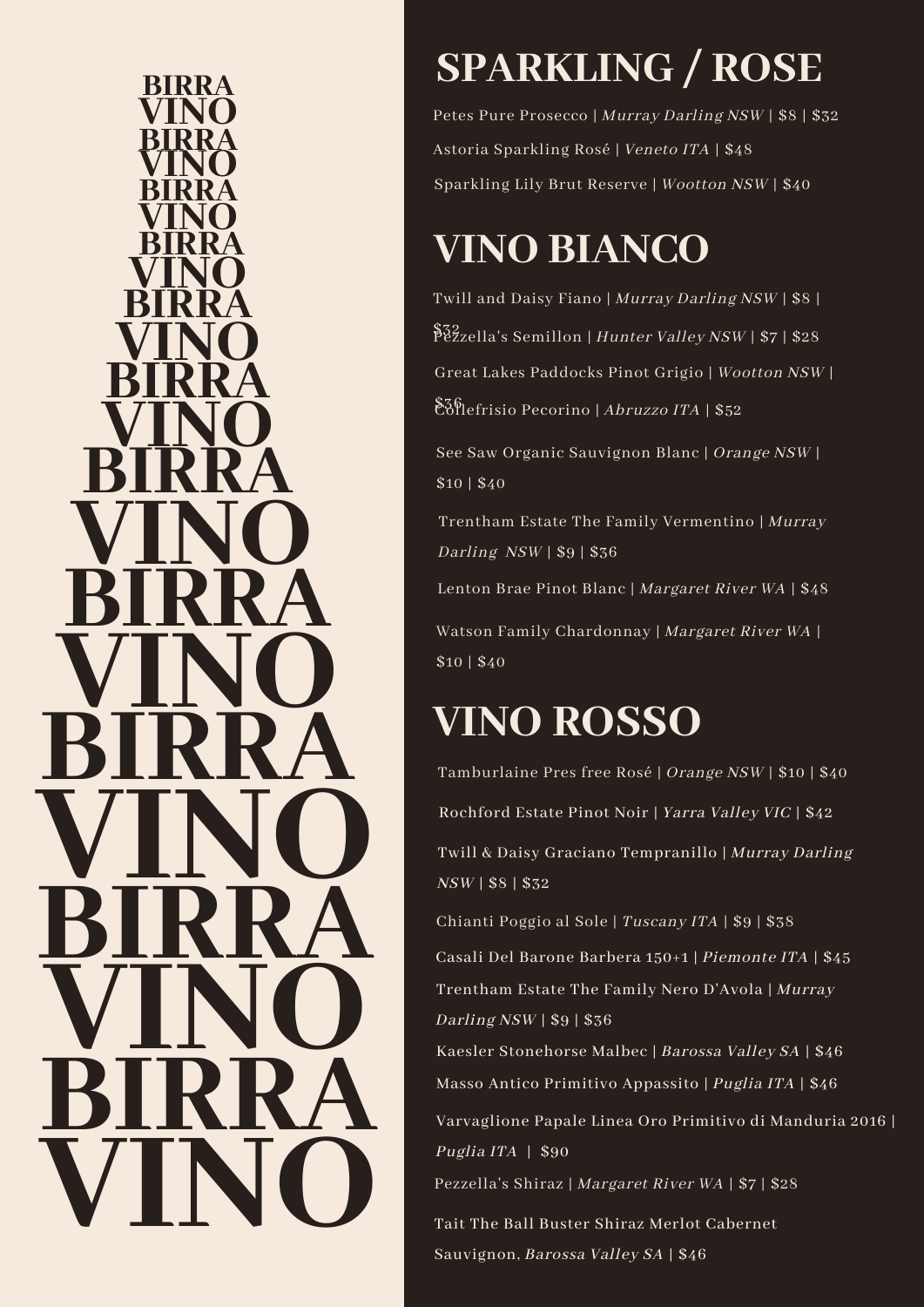# **APPERITIVO / DIGESTIVO**

Aperol Spritz | \$15 Aperol, prosecco

Amalfi Spritz | \$17 Limoncello, prosecco

Negroni Classico | \$17 Campari, sweet vermouth, gin

OZgroni | \$21 Okar island bitter, Adelaide Hills vermouth rosso, Ironbark Wattleseed gin

Negroni Bianco | \$21 Italicus Rosolio Di Bergamotto, vermouth bianco, gin

Range of Italian Liqeuers | \$8

Italian Amari | \$8

### **COCKTAILS**

Espresso Martini | \$17 Little St Roasters coffee, vodka, Kalhua

Margarita Di Italia | \$17 Tequila, limoncello, lemon, lime

Big Mela | \$14 Fresh pressed green apple, whisky

Sage Smash| \$17 Sage, bourbon, maple syrup, lemon

Il Volare | \$19 Aperol, bourbon whiskey, Montenegro

Crema Cannella | \$17 Spiced rum, cream, egg, nutmeg

White Lady | \$17 Gin, Cointreau, lemon, egg

# **BIRRA**

Peroni Rosso | \$7 Menabrea | \$8 Peroni Leggera | \$8 Tooheys New | \$8 xxxx Gold | \$7 Baladin Nora Italian Craft Beer | \$12 Baladin Nazionale Italian Craft Beer | \$12

### **CIDRE**

Barossa Valley Squashed apple cider | \$9 Barossa Valley Squashed pear cider | \$9 Three Oaks apple cider | \$8

### **SOFT DRINK**

San Pellegrino Sparkling Water | \$7.50 San Pellegrino Soft Drinks | \$5 Aranciata rossa, limonata, chinotto, aranciata

Soft Drink | \$4.50 Coke, Diet Coke, Lemonade

Bottled Culture Local Kombucha | \$6.50 Ginger, Grape

# **CAFE**

Cappuccino, flat white, latte, long black \$4 | \$4.50 Piccolo, macchiato, espresso | \$3.50 Affogato | \$8.50 Hot chocolate, chai latte | \$4 | \$4.50

Artisan gelato with a shot of local Litte Street Roasters coffee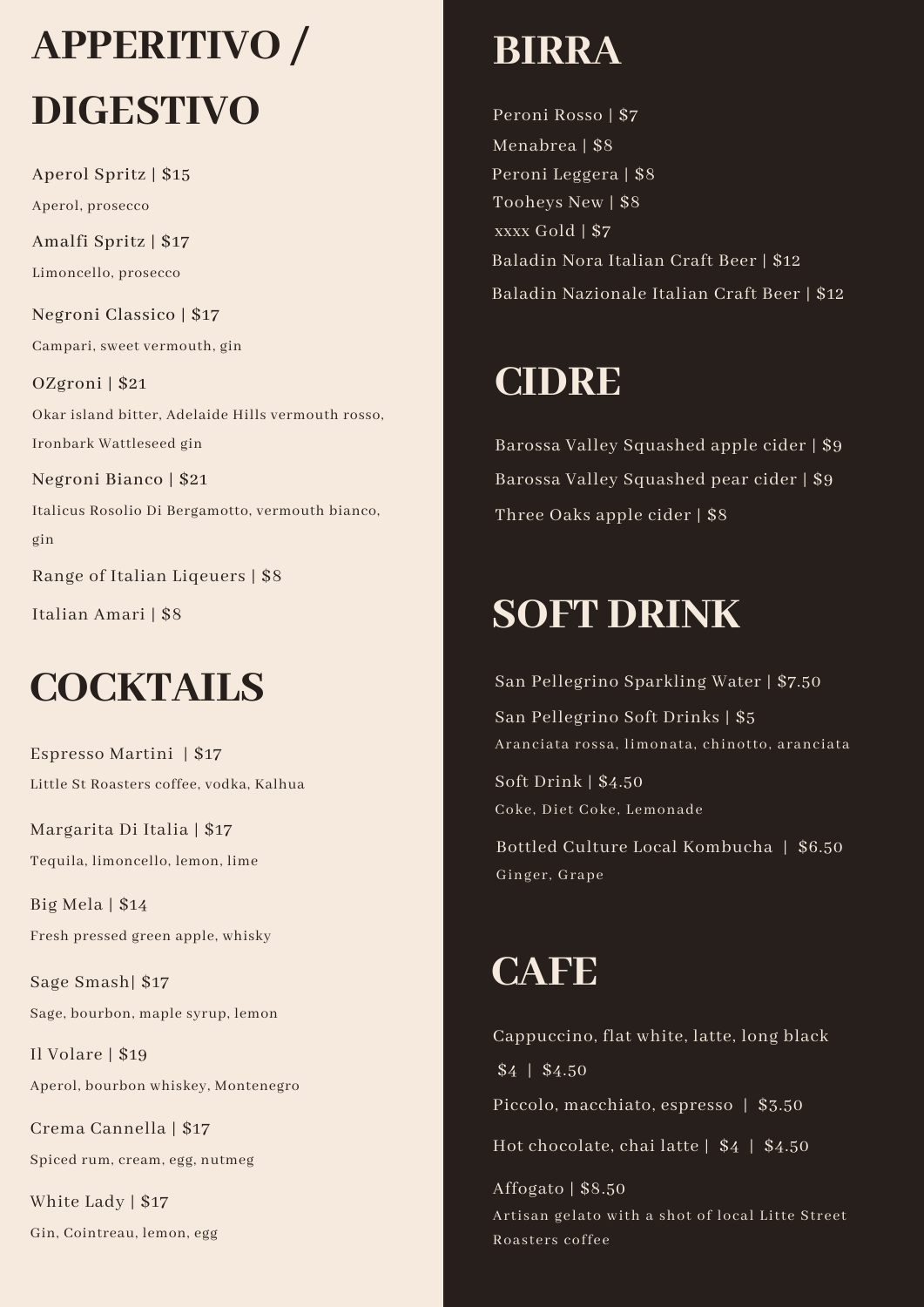### **M E N U**

At Pezzella's we care greatly forsourcing local products, creating authentic & traditional Italian dishes passed onto us, using only Extra Virgin Olive Oil, and making all our mealsfrom hand, or ourfavourite saying 'Fatto a Mano'. We hope you enjoy an authentic taste of Italy!

### **Antipasti.**

Focaccia | \$8 House made red sauce focaccia. Add olives \$3

Olive All' Ascolana | \$13 (GF) Italian green olives stuffed with beef, pork and vegetable filling, crumbed and deep fried

Coccoli Aglio Olio | \$16 Deep fried mini dough balls served with a rich melted butter, garlic and herb sauce, parmigiano and rosemary

Arancini Rossi | \$18 (GF) Red sauce arancini with an oozy mozzarella centre

Polpetta / Meatballs | \$18 Pezzella's handmade meatballsin a rich red sauce and house made bread

Bresoala Carpaccio | \$24 Bresaola, lemon juice, extra virgin olive oil, parmigiano, house made bread. Add local buffalo mozzarella \$8

### Pasta. (All our Pasta are handmade egg pasta)

Gnocchi Sorrentina | \$22 Handmade gnocchi in a rich red Napoletana sauce

Gnocchi Sage Pesto | \$25 Handmade gnocchi with a creamy sage pesto, topped with fried sage leaves and parmigiano

Ravioli | \$25 Handmade egg pasta ravioli filled with local organic pork and ricotta filling served with a butter and sage sauce

Lasagne Al Ragu | \$26 Layered slow cooked beefragu, bechamel, mozzarella, parmigiano

Tagliatelle Foresta | \$28 Locally grown mixed mushroom, porcini, truffle oil, parmigiano, served with wholegrain tagliatelle

### **Insalata.**

Finocchio e Arancia | \$16 Fennel, rocket, orange, extra virgin olive oil

Radicchio e Noci | \$18 Radicchio, walnuts, gorgonzola, mustard honey vinaigrette

### Caprese Peperonata | \$24

Oven roasted capsicums, rocket, local Burraduc Buffalo Mozzarella, seasoned croutons, extra virgin olive oil



### **Dolce.**

Rum Baba | \$15

Homemade traditional Neoplitan sponge cake soaked in sugar and rum syrup, vanilla gelato

#### Sfogliatelle | \$11

Traditional Neopolitan flaky pastry stuffed with lemon citrus custard. Served with house made Chantilly cream

Gelato | \$6 a scoop Vanilla, chocolate, pistacchio